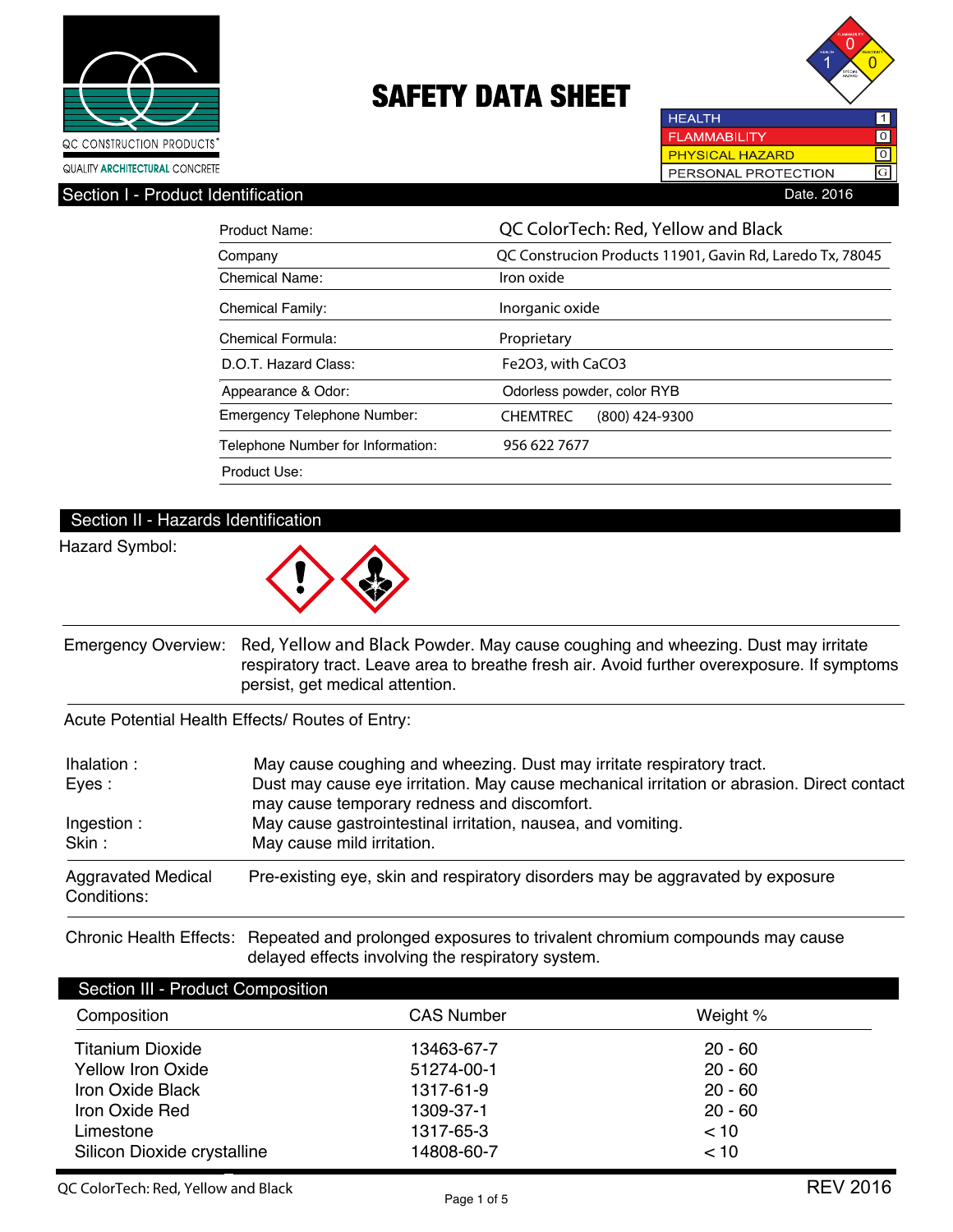### Section IV - First Aid Measures

Inhalation: Remove victim to fresh air.

Skin Contact: Wash with soap and water

Eye Contact: Flush with large amount of water, consult an eye physician.

Ingestion: Do not induce vomiting unless advised by a physician. Call nearest poison control. Seek immediate medical assistance.

#### Section V - Fire Fighting Measure

| Flash Point:                           | N/A                                                                                                                                                                                                                                                                                                     |
|----------------------------------------|---------------------------------------------------------------------------------------------------------------------------------------------------------------------------------------------------------------------------------------------------------------------------------------------------------|
| Flammable Limits:                      | N/A                                                                                                                                                                                                                                                                                                     |
| <b>Firefighting Media:</b>             | Dry chemical water spray, form CO2                                                                                                                                                                                                                                                                      |
| <b>Special Firefighting Procedure:</b> | Exposure to excessive heat greater than 131 $\degree$ F (55 $\degree$ C) can cause this<br>product to become unstable and slowly auto oxidize from Fe3O4 to Fe2O3,<br>which generates additional heat. Under certain conditions the heat may be<br>sufficient to cause combustible materials to ignite. |
| <b>Unusual Fire Hazards:</b>           | Slow oxidation at elevated temperatures may occur, which generates heat.                                                                                                                                                                                                                                |

### Section VI - Accidental Release Measures

Use appropriate protective equipment. Avoid contact with material. Dampen material with water to control dusting. Scoop up and transfer to appropriate container for disposal. Flush spill area with water.

#### Section VII - Handling and Storage

Prevent inhalation of dust and contact with skin and eyes. Clean hands thoroughly after handling. Precautions also apply to emptied containers. Personal protective equipment must be worn during maintenance or repair of contaminated mixer, reactor, or other equipment. Store in sealed containers in a cool, dry, ventilated warehouse location.

#### Section VIII - Exposure Controls / Personal Protection

Personal Protection Equipment



| Respirator:               | Dust mast should be worn. If exposure limits are exceeded, use NIOSH approved dust<br>respirator. |
|---------------------------|---------------------------------------------------------------------------------------------------|
| Ventilation:              | Remove airborne dust.                                                                             |
| Special:                  | N/A                                                                                               |
| <b>Protective Gloves:</b> | Rubber, cloth or plastic gloves.                                                                  |
| Eye Protection:           | Safety glasses or goggles.                                                                        |
| <b>Other Protective</b>   |                                                                                                   |
| <b>Clothing Required:</b> | N/A                                                                                               |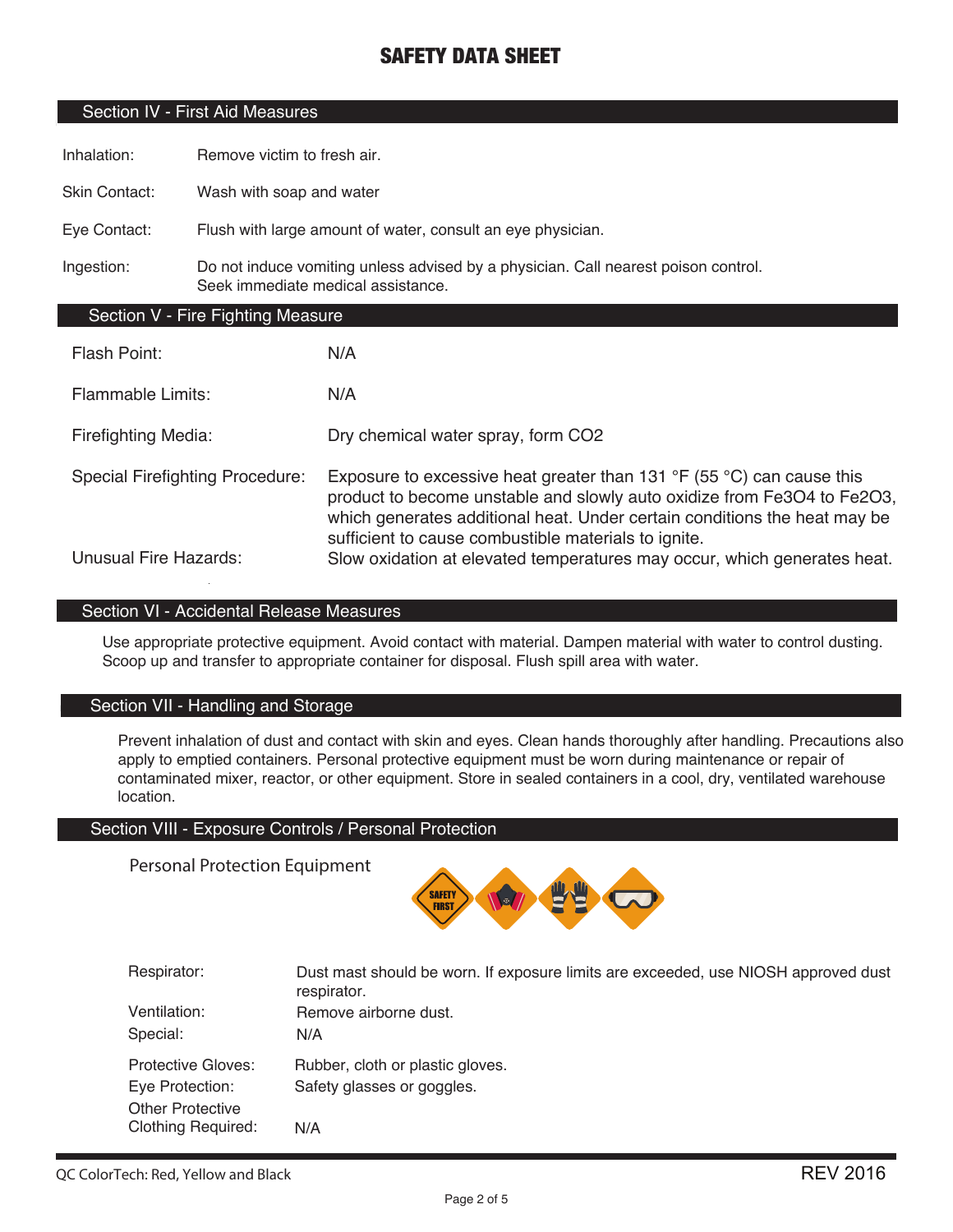## Section VIII - Exposure Controls / Personal Protection

| <b>Chemical Name:</b>   | CAS Number: | Regulatión:       | Limit:               | Form:                |
|-------------------------|-------------|-------------------|----------------------|----------------------|
| <b>TITANIUM DIOXIDE</b> | 13463-67-7  | <b>ACGIH TWA:</b> | 10 mg/m3             |                      |
|                         |             | <b>OSHA PEL:</b>  | 15 mg/m3             | Total dust.          |
|                         |             | <b>OSHA TWA:</b>  | $15 \text{ mg/m}$    | Total dust.          |
|                         |             | <b>OSHA TWA:</b>  | $5$ mg/m $3$         | Respirable fraction. |
| <b>IRON OXIDE BLACK</b> | 1317-61-9   | <b>ACGIH TWA:</b> | 10 mg/m3             |                      |
|                         |             | <b>OSHA PEL:</b>  | $15 \text{ mg/m}$    | Total dust.          |
|                         |             | <b>OSHA TWA:</b>  | 15 mg/m3             | Total dust.          |
|                         |             | <b>OSHA TWA:</b>  | $5 \,\mathrm{mg/m}$  | Respirable fraction. |
| <b>IRON OXIDE RED</b>   | 1309-37-1   | <b>ACGIH TWA:</b> | $10 \,\mathrm{mg/m}$ |                      |
|                         |             | OSHA PEL:         | 15 mg/m3             | Total dust.          |
|                         |             | <b>OSHA TWA:</b>  | $15 \text{ mg/m}$    | Total dust.          |
|                         |             | <b>OSHA TWA:</b>  | $5 \,\mathrm{mg/m}$  | Respirable fraction. |
| Yellow Iron Oxide       | 51274-00-1  | ACGIH TWA:        | 10 mg/m3             |                      |
|                         |             | OSHA PEL:         | 15 mg/m3             | Total dust.          |
|                         |             | <b>OSHA TWA:</b>  | $15 \text{ mg/m}$    | Total dust.          |
|                         |             | <b>OSHA TWA:</b>  | $5 \,\mathrm{mg/m}$  | Respirable fraction. |
|                         |             |                   |                      |                      |

## Section IX - Physical and Chemical Properties

| $4.2 - 4.9$             |
|-------------------------|
| N/A                     |
| N/A                     |
| N/A                     |
| N/A                     |
| N/A                     |
| Insoluble (Dispersible) |
| $4.0 - 7.0$             |
|                         |

## Section X - Reactivity / Estability

| Reactivity:                  | Stable                                                               |
|------------------------------|----------------------------------------------------------------------|
| Incompatibilities:           | Strong oxidizing agents, strong acids.                               |
| Decomposition or Byproducts: | None                                                                 |
| Hazardous Polymerization:    | Will not occur.                                                      |
| Conditions to Avoid:         | Storage at temperatures above 140 °F due to possible slow oxidation. |

Section XI - Toxicological Information

**No Data Available**

## Section XII - Ecological Information

**No Data Available**

## Section XIII - Disposal Considerations

**Disposal Method : Not regulated under RCRA. Dispose of in compliance with state and local regulations. Do not incinerate.**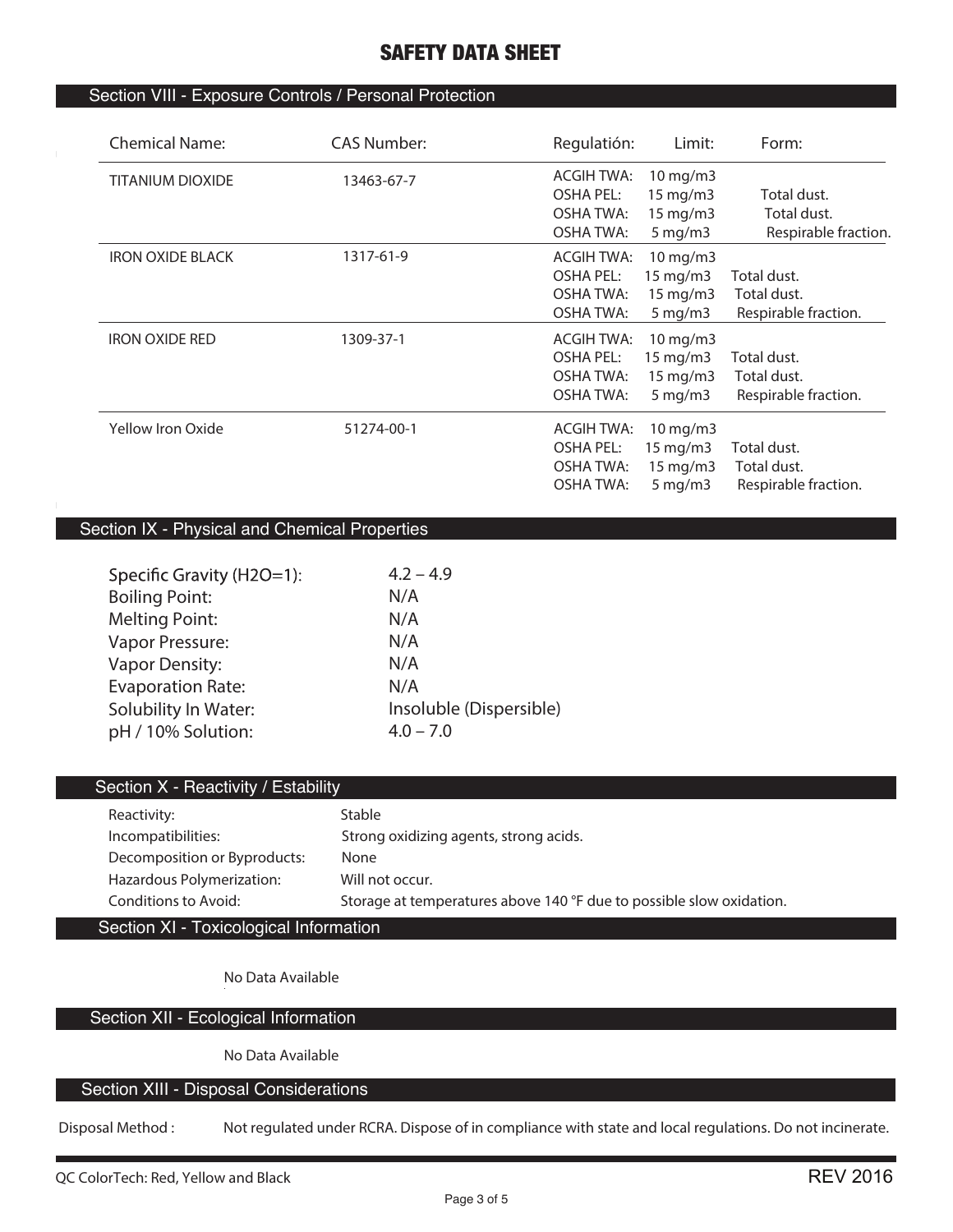### Section XIV - Transportation / Shipping Data

DOT Hazard Class:

**Not regulated**

## Section XV - Regulatory Information

U. S. Federal Regulations: **OSHA Standard 29 CFR 1910.1200 requires that information be provided to employees regarding the hazards of chemicals by means of a hazard communication program including labeling, material safety data sheets, training, and access to written records. It is your legal duty to make all information in this**  *Material Safety Data Sheet* **available to your employees.** State Regulations: **State of California** *Safe Drinking Water and Toxic Enforcement Act of 198 6 (Proposition 65);* **WARNING: This product contains one or more chemicals known to the State of California to cause cancer, or birth defects or other reproductive harm.** International Regulations: **Consult the regulations of the importing country.** MASS RTK Components : OSHA Hazardous Components : Titanium Dioxide 13463-67-7<br>13463-67-7 13463-67-7 13463-67-7 13468-67-7 13468-67-7 13468-67 Yellow Iron Oxide Iron Oxide Black 1317-61-9<br>Iron Oxide Red 1309-37-1 Iron Oxide Red Titanium Dioxide 13463-67-7 Yellow Iron Oxide 51274-00-1 Iron Oxide Black 1317-61-9 Iron Oxide Red 1309-37-1 Titanium Dioxide 13463-67-7<br>
Yellow Iron Oxide 13463-67-7<br>
13463-67-7 Yellow Iron Oxide 51274-00-1 Iron Oxide Black 1317-61-9<br>Iron Oxide Red 1309-37-1 Iron Oxide Red **Titanium Dioxide** Penn RTK Components : NJ RTK Components : Titanium Dioxide 13463-67-7 Yellow Iron Oxide 51274-00-1 Iron Oxide Red 1309-37-1